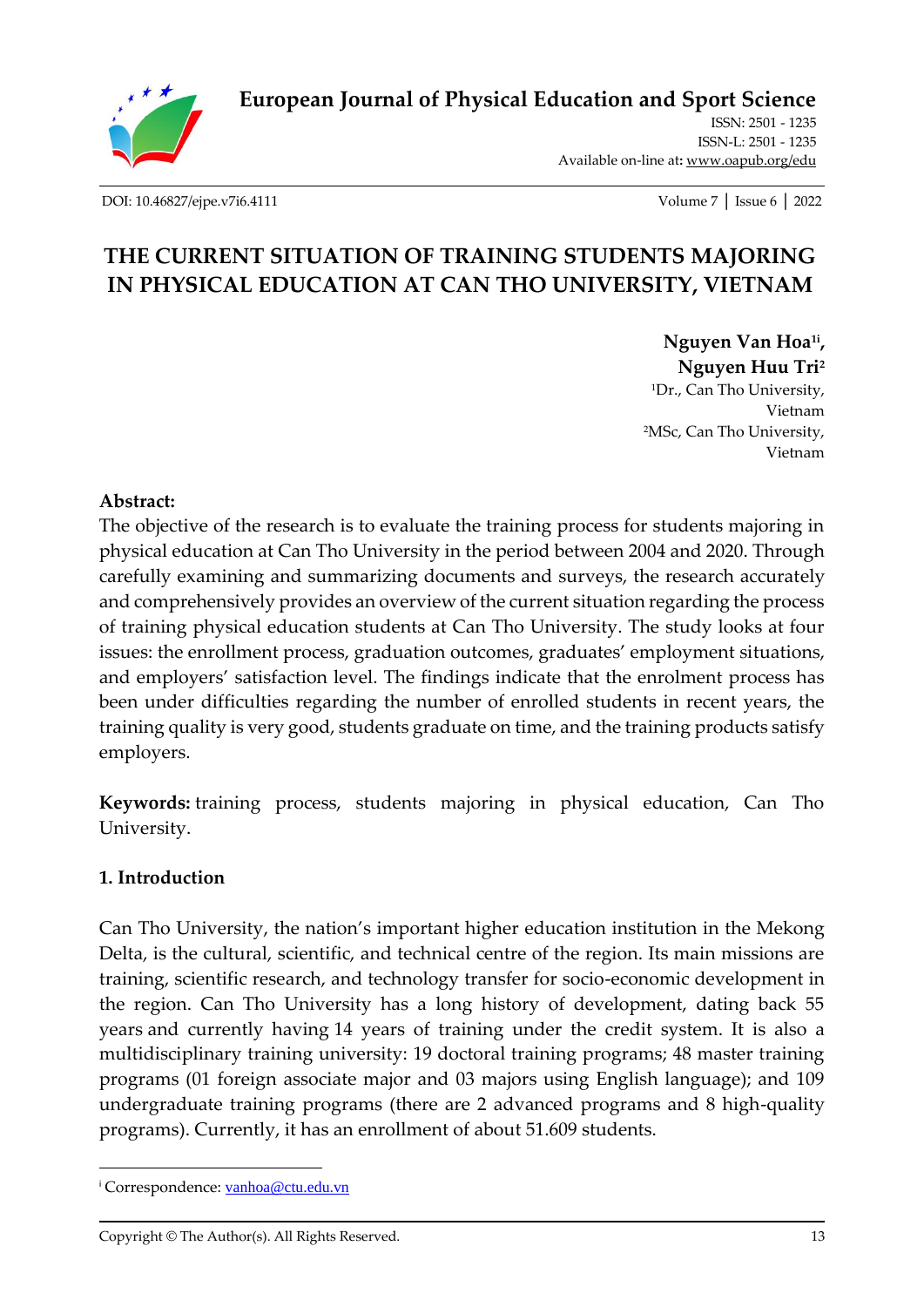It was on that basis that the subject "physical education" was decentralized and managed by the party committee and Administrators Board of Can Tho University, with the role and missions of accomplishing the political tasks, such as: *training students majoring in physical education and teaching non-specialized classes (1), developing staff (2), organizing and researching sports science (3), and organizing sports movements for staff and students in the university (4).*

Currently, the enrollment process has undergone changes in both content and form. In particular, today's national entrance exams belong to the form "3 trong 1" (collectively referring to the exam with three same characteristics: the same exam questions, same exam period, and same results), so urgent issues such as enrollment target, training quality, and especially graduates' employment situations, are always concerned by the Party, State, and People.

The Ministry of Education and Training issued Official Letter No. 4806/BGDĐT dated October 12, 2016 about: reporting the employment situation of graduates. Can Tho University has carried out surveys on graduates' employment situations, which are also considered an annual plan to approve enrollment quotas for full-time students. Due to the aforementioned issues, the paper conducted research on four issues: enrollment process, graduation outcomes, graduates' employment situations, and employers' satisfaction level, to evaluate "*the current situation of training students majoring in physical education at Can Tho University."*

The aim of the paper is to provide an overview accurately and comprehensively on training students majoring in physical education at Can Tho University in the period between 2004 and 2020 with four issues: the enrollment process, graduation outcomes, graduates' employment situations, and employers' satisfaction level. The findings are critically important in our understanding of finding solutions to enhance the quality of training students majoring in physical education at Can Tho University in the upcoming years.

# **2. Material & methods**

The research utilized the following methods: analyzing and summarize, interviews, and statistics.

Survey participants: 5 managers the department of physical education, Students Affairs Office, Office of academic affairs.

# **3. Results**

# **3.1 The current situation of enrollment process for physical education at Can Tho University**

Enrollment quotas, enrollment results, and entrance quality are important issues for all universities and colleges these days. Not only do they "determine" the survival and development of an educational institution, but they also evaluate the reliance or brand in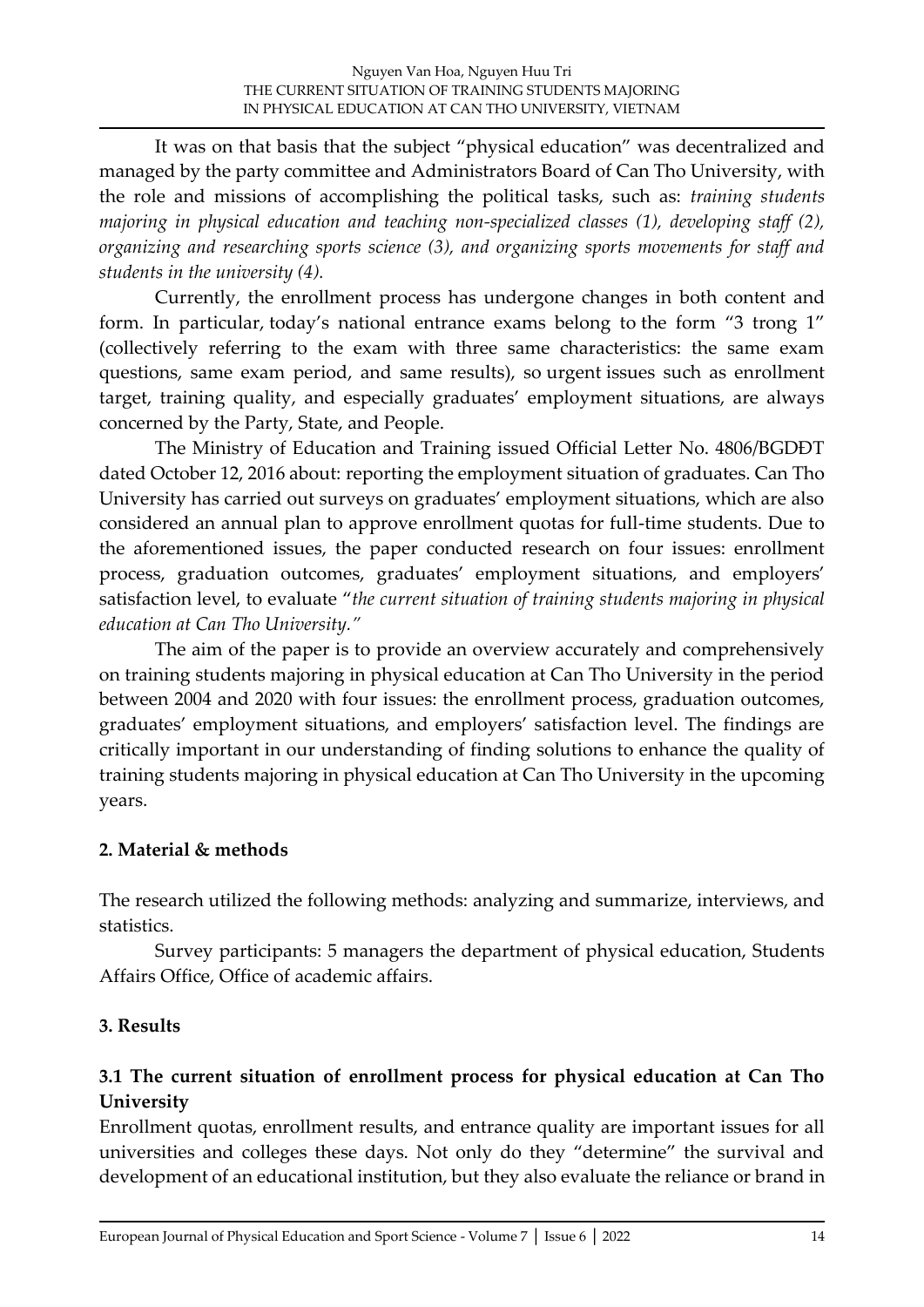the training process based on people's beliefs and options. Currently, Can Tho University has achieved success in the enrollment process and is ensuring 100% of the target approved by the Ministry of Education and Training. However, some majors, such as pedagogy and physical education, have a small number of applicants and thus fail to meet the enrollment quotas;

Table 1 indicates statistics of the enrollment process for physical education programs at Can Tho University run since 2004.

| Year | Academic<br>year | Number of<br>candidates<br>who applied | Number of<br>contestants | Successful<br>candidates/targets<br>of the Ministry | Acceptance<br>rates/targets |
|------|------------------|----------------------------------------|--------------------------|-----------------------------------------------------|-----------------------------|
| 2004 | 30               | 960                                    | 705                      | 47/40                                               | 118%                        |
| 2005 | 31               | 1.653                                  | 1.236                    | 48/40                                               | 120%                        |
| 2006 | 32               | 1.438                                  | 1.136                    | 67/60                                               | 112%                        |
| 2007 | 33               | 1.216                                  | 986                      | 61/60                                               | 102%                        |
| 2008 | 34               | 1.187                                  | 934                      | 67/60                                               | 112%                        |
| 2009 | 35               | 1.107                                  | 902                      | 78/80                                               | 98%                         |
| 2010 | 36               | 1.137                                  | 917                      | 86/80                                               | 108%                        |
| 2011 | 37               | 1.119                                  | 840                      | 80/80                                               | 100%                        |
| 2012 | 38               | 1.120                                  | 805                      | 77/80                                               | 96%                         |
| 2013 | 39               | 963                                    | 737                      | 87/80                                               | 109%                        |
| 2014 | 40               | 848                                    | 611                      | 61/60                                               | 102%                        |
| 2015 | 41               | 190                                    | 190                      | 64/60                                               | 107%                        |
| 2016 | 42               | 98                                     | 98                       | 41/40                                               | 103%                        |
| 2017 | 43               | 103                                    | 103                      | 39/40                                               | 97,50%                      |
| 2018 | 44               | 155                                    | 93                       | 21/20                                               | 100,5%                      |
| 2019 | 45               | 73                                     | 29                       | 19/33                                               | 57,60%                      |
| 2020 | 46               | 96                                     | 39                       | 37/60                                               | 61.67%                      |

**Table 1:** Enrollment data for Group T (Mathematics, Biology, and Physical Education) in the physical education major at Can Tho University from 2004 to the present

According to Table 1, there are two stages to the needs of candidates applying for admission to Group T (physical education major) at Can Tho University.

Stage 1: From 2004-2014, a large number of candidates applied and took the physical education exam (about 1000 candidates). The admissions results were favorable; some years reached over 100% (due to some candidates with the same score), and the admission rate is very highly competitive.

From 2015 to the present, the number of candidates has dropped dramatically (the highest needs were 190 in 2015, and the lowest needs were 73 in 2019). That is because the Ministry of Education and Training changed the way the university entrance exam was applied based on the form of using university entrance exams for university admissions. Furthermore, graduate students are increasingly having difficulty finding jobs, which has a significant impact on the number of candidates.

If plans for enrollment consulting and data on graduates' employment opportunities were lacking, the enrollment process for pedagogy and physical education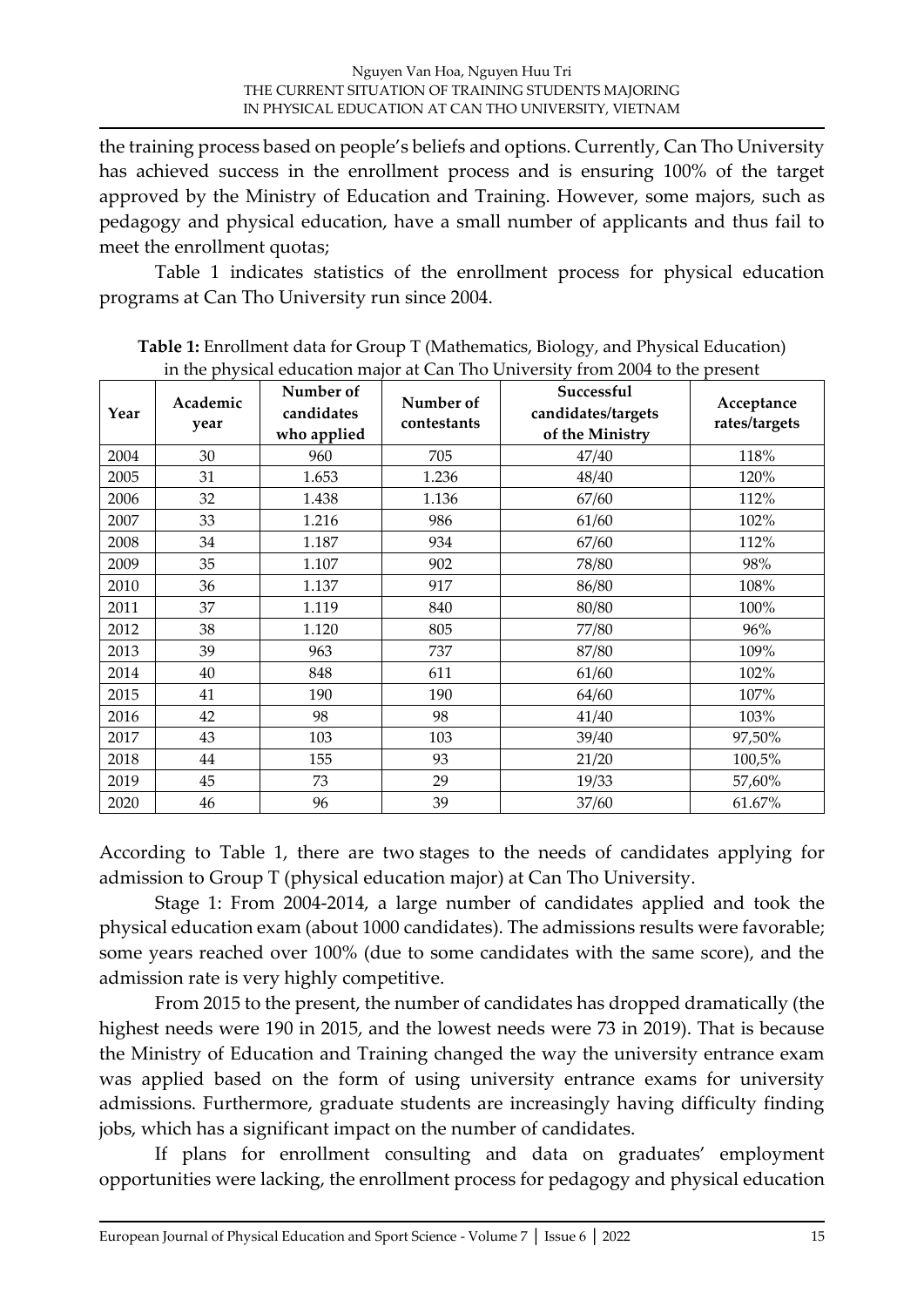would be extremely difficult in the future, and, more importantly, training for such majors may come to an end due to a lack of candidates.

# **2.2. The graduation outcome of students majoring in physical education, Can Tho University**

Table 2 displays statistics on the graduation outcomes of students majoring in physical education at Can Tho University within the last six years.

| Year | Academic | The number<br>of graduates |      | Graduation<br>outcomes |           |      |          |  |  |
|------|----------|----------------------------|------|------------------------|-----------|------|----------|--|--|
|      |          |                            |      |                        |           |      |          |  |  |
|      | year     | On time                    | Late | Outstanding            | Excellent | Good | Average  |  |  |
| 2014 | 36       | 74                         | 12   | 5                      | 50        | 26   | 5        |  |  |
| 2015 | 37       | 72                         | 8    |                        | 41        | 30   |          |  |  |
| 2016 | 38       | 70                         | 7    | 3                      | 24        | 50   | $\left($ |  |  |
| 2017 | 39       | 81                         | 6    | 13                     | 27        | 51   |          |  |  |
| 2018 | 40       | 47                         | 10   | 3                      | 20        | 44   | 0        |  |  |
| 2019 | 41       | 53                         | 7    | 2                      | 21        | 30   |          |  |  |
| 2020 | 42       | 27                         | 15   |                        | 13        | 14   |          |  |  |

**Table 2:** The graduation outcomes of students majoring

Table 2 indicates that: a large number of students who graduate on time reach a high percentage; the reason for late graduation is that students have double majors or have not accumulated the required number of credits yet. The graduation outcomes mainly reached excellent and good levels, which comprised a high percentage. In the last three years, there has been no graduation outcome with an average level.

# **2.3 Investigating the current situation of employment positions for students majoring in physical education at Can Tho University in the period between 2016 and 2020**

The Ministry of Education and Training issued Official Letter No. 4806/BGDĐT dated October 12, 2016 about: reporting the employment situation of graduate students. Can Tho University has carried out surveys on graduates' employment situations for all fulltime bachelor's training programs. Table 3 shows the research results for physical education.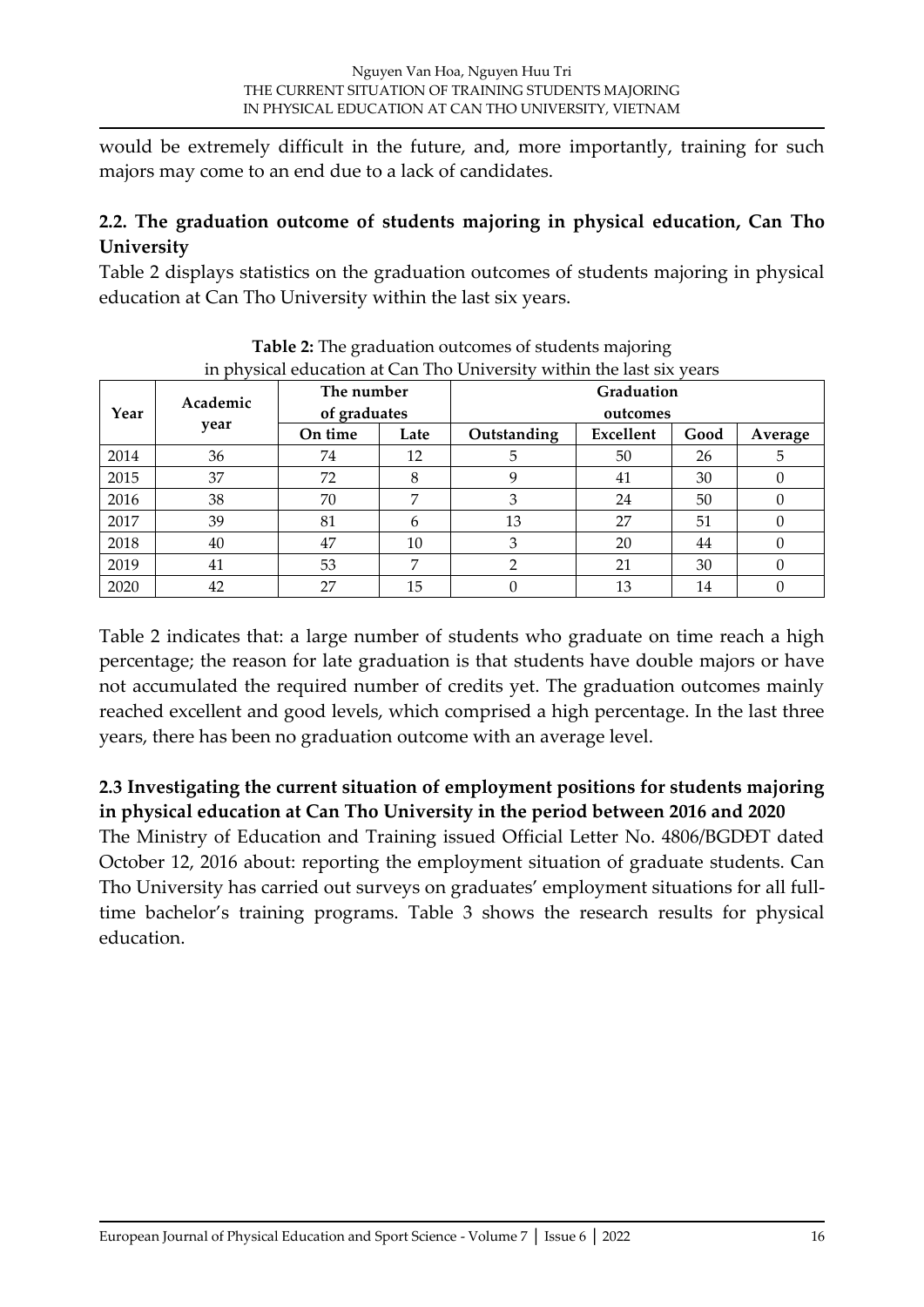| Table 3: The current situation of employment for graduates majoring in physical |  |  |
|---------------------------------------------------------------------------------|--|--|
| education at Can Tho University in the period between 2016 and 2020             |  |  |

|      |                           | Employment<br><b>Situation</b> |                      |                           |                                   | Employment<br><b>Sector</b> |                |                                    |                                            |
|------|---------------------------|--------------------------------|----------------------|---------------------------|-----------------------------------|-----------------------------|----------------|------------------------------------|--------------------------------------------|
| Year | Number<br>of<br>graduates | had<br>Graduates<br>jobs       | Graduate<br>students | without jobs<br>Graduates | Employment<br>rate of<br>students | sector<br>Public            | Private sector | ventures<br>international<br>joint | Self-employment<br>advance<br>study<br>and |
| 2016 | 74/79                     | 51                             | $\Omega$             | 23                        | 68,91%                            | 31                          | 10             | 07                                 | 03                                         |
| 2017 | 69/70                     | 61                             | 06                   | 02                        | 97.1%                             | 25                          | 21             | 06                                 | 09                                         |
| 2018 | 63/63                     | 61                             | 02                   | $\theta$                  | 100%                              | 23                          | 26             | 06                                 | 08                                         |
| 2019 | 48/48                     | 48                             | $\Omega$             | $\Omega$                  | 100%                              | 19                          | 17             | 06                                 | 06                                         |
| 2020 | 67/70                     | 59                             | 06                   | 02                        | 97.01%                            | 18                          | 24             | 07                                 | 04                                         |

Based on the results of employment positions through 4 years, Table 3 shows that there are 100% of graduates participating in surveys carried out by the Department of Physical Education at Can Tho University. In particular, 68,91% of the class of 2016 graduates and 97,01% of the class of 2017 and 2020 graduates got jobs. 100% of the class of 2018 and 2019 candidates had jobs within six months of graduation. The majority of graduates had jobs that were suitable for the field of their training programs (Physical Education). A large number of graduates worked in the private sector, a few held positions in international joint ventures, and some created jobs on their own.

Therefore, Table 4 shows that most physical education graduates had jobs in the current period.

# **2.4. The current situation of employers' satisfaction level**

Table 4 shows the results of evaluating the satisfaction level of employers with graduates majoring in physical education at Can Tho University; survey results with 30 high school teachers, specialists, and managers in the departments of Culture, Sports, and Tourism; Sports Centers; through the process of organizing scientific research seminars; leading student groups to do practicums and internships in pedagogy in Mekong River Delta.

|                |                                                     |                        | <b>Results</b> |                  |       |                |       |  |  |
|----------------|-----------------------------------------------------|------------------------|----------------|------------------|-------|----------------|-------|--|--|
| No.            | Content survey                                      | Extremely<br>satisfied |                | <b>Satisfied</b> |       | Unsatisfied    |       |  |  |
|                |                                                     |                        | $\%$           | n                | $\%$  | n              | $\%$  |  |  |
| 1              | Graduates' knowledge that meets<br>the job position | 16                     | 44.44          | 18               | 50.00 | 2              | 5.56  |  |  |
| 2              | Graduates' employability skills                     | 15                     | 41.67          | 19               | 52.78 | $\mathfrak{D}$ | 5.56  |  |  |
| 3              | Graduates' work attitude                            | 17                     | 47.22          | 18               | 40.50 | 1              | 2.78  |  |  |
| $\overline{4}$ | The ability to organize professional<br>activities  | 14                     | 38.89          | 20               | 48.00 | 2              | 5.56  |  |  |
| 5              | Scientific research ability                         | 12                     | 33.33          | 18               | 38.12 | 6              | 16.67 |  |  |

| Table 4: The results of the survey on employers' satisfaction level |  |  |
|---------------------------------------------------------------------|--|--|
|                                                                     |  |  |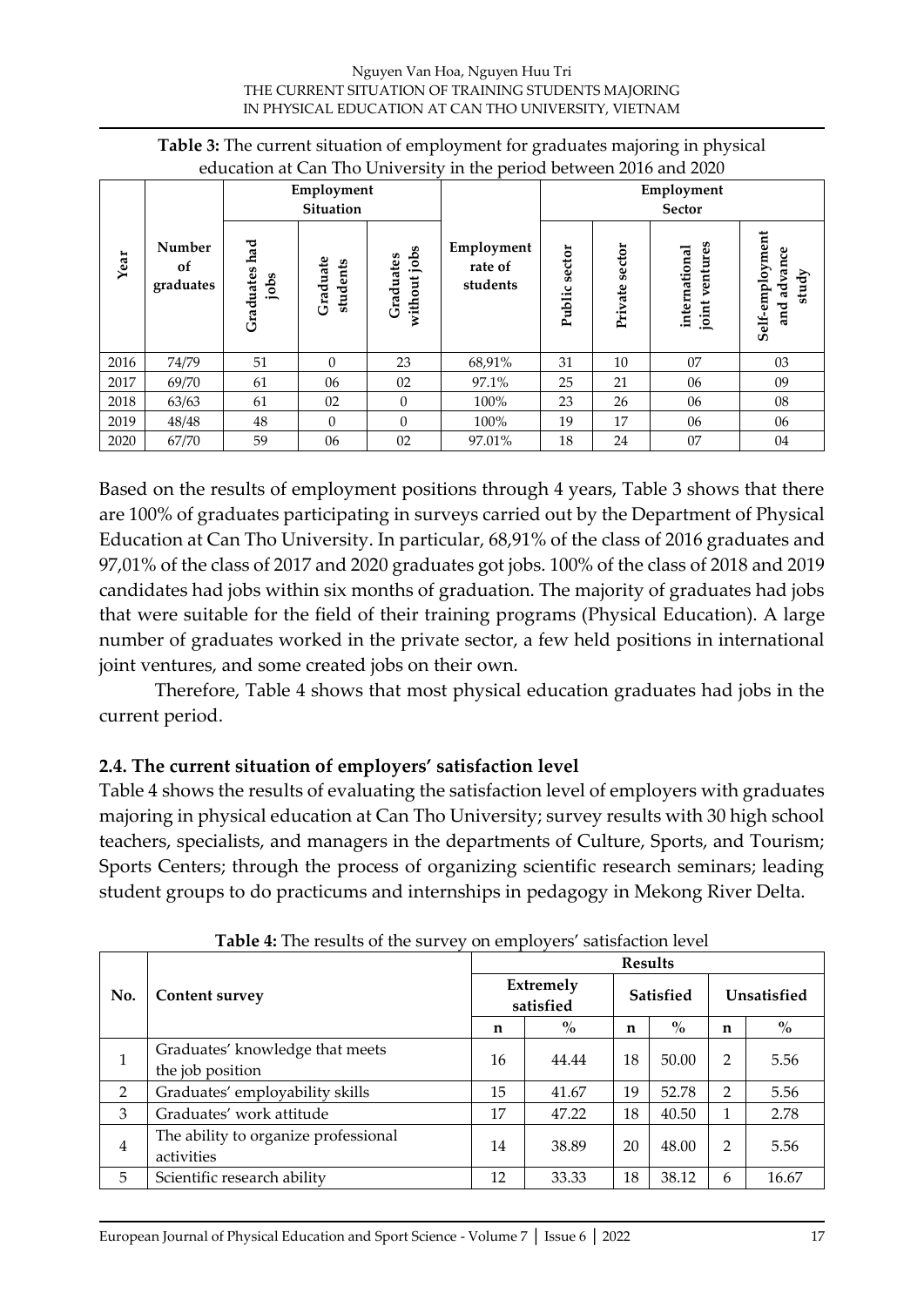#### Nguyen Van Hoa, Nguyen Huu Tri THE CURRENT SITUATION OF TRAINING STUDENTS MAJORING IN PHYSICAL EDUCATION AT CAN THO UNIVERSITY, VIETNAM

| b | The ability to coordinate with colleagues<br>and with superiors  | 17 | 47.22 |    | 46.29 | 2.78  |
|---|------------------------------------------------------------------|----|-------|----|-------|-------|
|   | The ability to adjust to employment<br>in the integration period | 13 | 36.11 | 18 | 54.00 | 13.89 |

According to Table 4, most employers are extremely satisfied and satisfied with graduates majoring in physical education, reaching 83.33% to 97.2%, and less employers evaluate unsatisfied. However, it is essential to direct attention to two issues: the ability to conduct scientific research and the ability to adjust to employment in the integration period, because students have limited conditions to access scientific research and foreign language classes

# **3. Conclusions**

According to the research on the current situation of training students majoring in physical education at Can Tho University, I conclude that:

- In the enrollment process from 2004–2014, the number of candidates applying and participating in physical education was very large, the enrollment outcomes were very favorable, and enrollment met the quota. From 2015 to the present, the number of candidates has dropped dramatically, and the enrollment process has captured difficult conditions, which merely reached 57.6% of the target approved by the Ministry of Education and Training in 2019.
- A large number of students who graduate on time reach a high percentage; students with late graduation is that they had to have double majors or have not accumulated the required number of credits yet.
- Most physical education graduates have jobs in the current period.
- Most employers are extremely satisfied and satisfied with graduates majoring in physical education, reaching 83.33% to 97.2%. However, in order to meet the professional needs of today's integration period, it is also necessary to focus on encouraging students to participate in scientific research and learn more foreign languages.

# **Conflict of Interest Statement**

The authors declare no conflicts of interests.

#### **About the Authors**

Nguyen Van Hoa has been a physical education teacher at Can Tho University, Vietnam. Nguyen Huu Tri has been a physical education teacher at Can Tho University, Vietnam.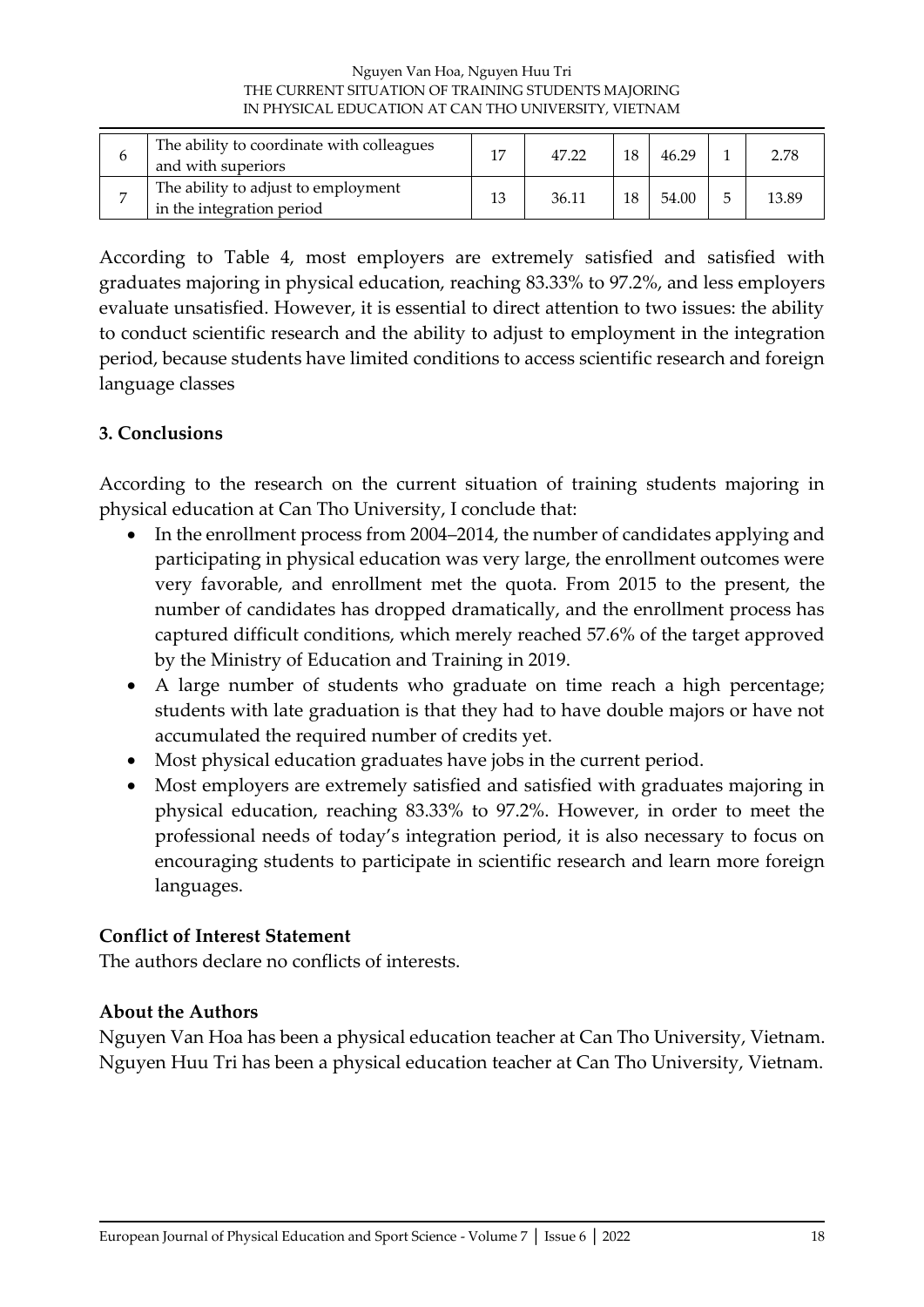#### **References**

- 1. Ministry of Education and Training (2016), Official Letter No. 4806/BGD&ĐT-GDĐH V/v Report on Graduates' Employment Situation.
- 2. Ministry of Education and Training (2016), *Official Letter No: 796/BGDĐT of the Ministry of Education and Training: Guidelines for full-time teacher training program enrollment in regular universities, junior colleges, and vocational schools in 2019.*
- 3. Government (2014), *Resolution No. 44/NQ-CP dated June 9, 2014 on the implementation of Resolution No. 29/NQ-TW dated November 4, 2013 at the 8th Conference of the Central Committee, term XI on fundamentally and comprehensively innovating education and training, Ministry of Education and Training.*
- 4. Can Tho University (2016) Official Dispatch No. 2173/ĐHCT- ĐBCCL&KT dated October 21, 2016 on making conclusions and assigning tasks to the survey and reporting on survey results and ensuring proof requirements for survey implementation.